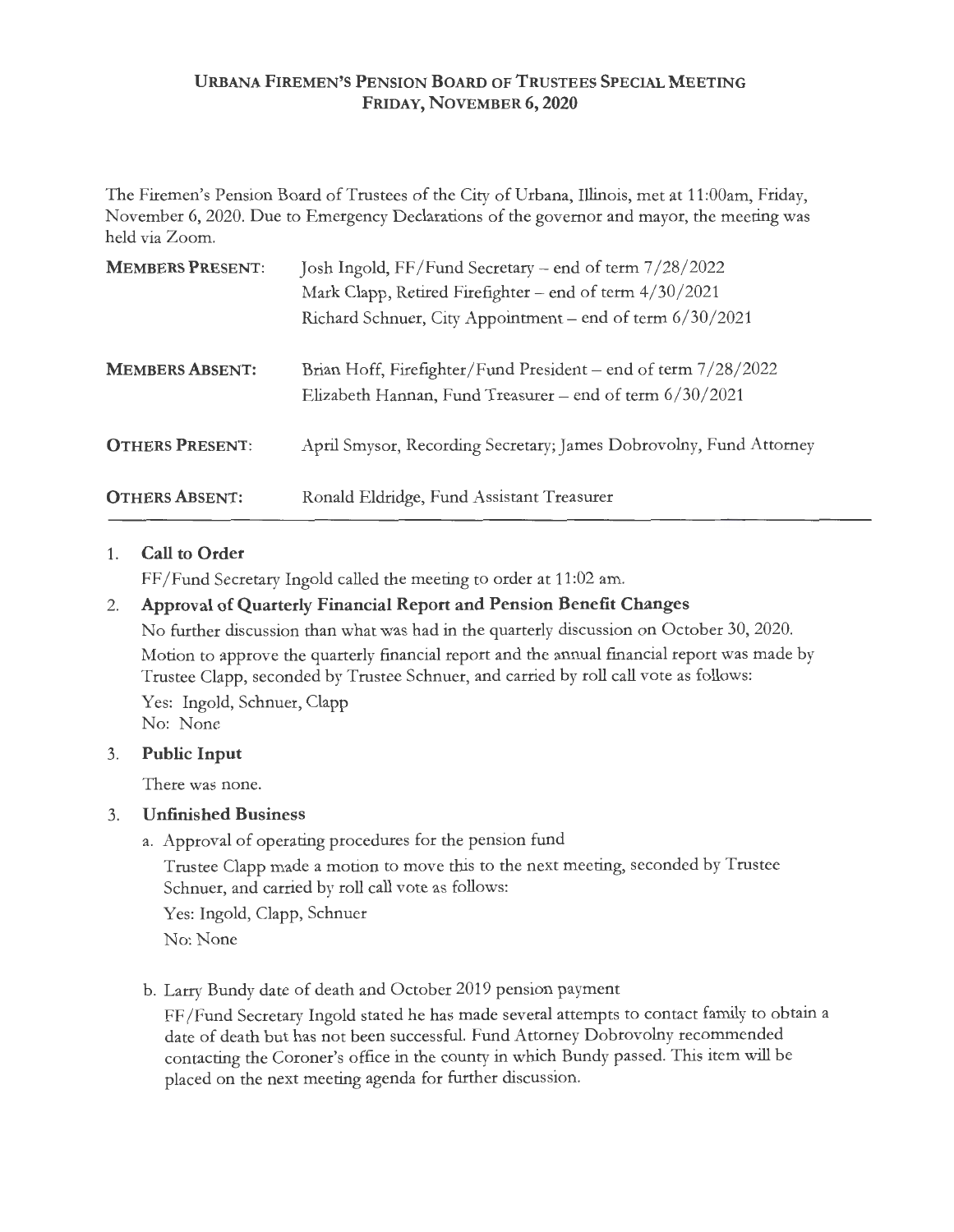Urbana Firemen's Pension Board of Trustees Minutes: November 6, 2020 Page 2 of 4

### 4. **New Business**

a. Approval of annual funding request to city

No further discussion than what was had in the quarterly discussion on October 30, 2020. Fund Attorney Debrovolny reiterated that the actuary report showed an estimated funding amount needed to be \$1,723,669. The amount calculated by the methods that the city has endorsed is \$1,403,000. Trustee Schnuer made a motion to approve the quarterly financial report and the annual financial report. Motion seconded by Trustee Clapp and carried by roll call vote as follows: Yes: Ingold, Schnuer, Clapp No: None

- b. Approval of annual actuarial report No further discussion than what was had in the quarterly discussion on October 30, 2020.
- c. Approval of new Recording Secretary Trustee Clapp made a motion to approve the new Recording Secretary, April Smysor. Motion seconded by FF/Fund Secretary Ingold and carried by roll call vote as follows: Yes: Ingold, Clapp, Schnuer No: None
- d. Training for board members Fund Attorney Dobrovolny stated 8 hours of training is required for existing members and new members require 16 hours.
- e. Retirement of Tommy Long  $10/16/2020$ Trustee Clapp made a motion to accept Tommy Long's retirement, Trustee Schnuer seconded and carried by roll call vote as follows: Yes: Ingold, Clapp, Schnuer No: None
- f. Retirement of Phil Edwards 9/ 4/ 2020

Trustee Clapp made a motion to accept Phil Edward's retirement, Trustee Schnuer seconded and carried by roll call vote as follows: Yes: Ingold, Clapp, Schnuer No: None

g. New hire Greg Ray – Tier  $29/14/2020$ Trustee Clapp made a motion to accept Greg Ray into the pension fund, FF / Fund Secretary Ingold seconded and carried by roll call vote as follows: Yes: Ingold, Clapp, Schnuer No: None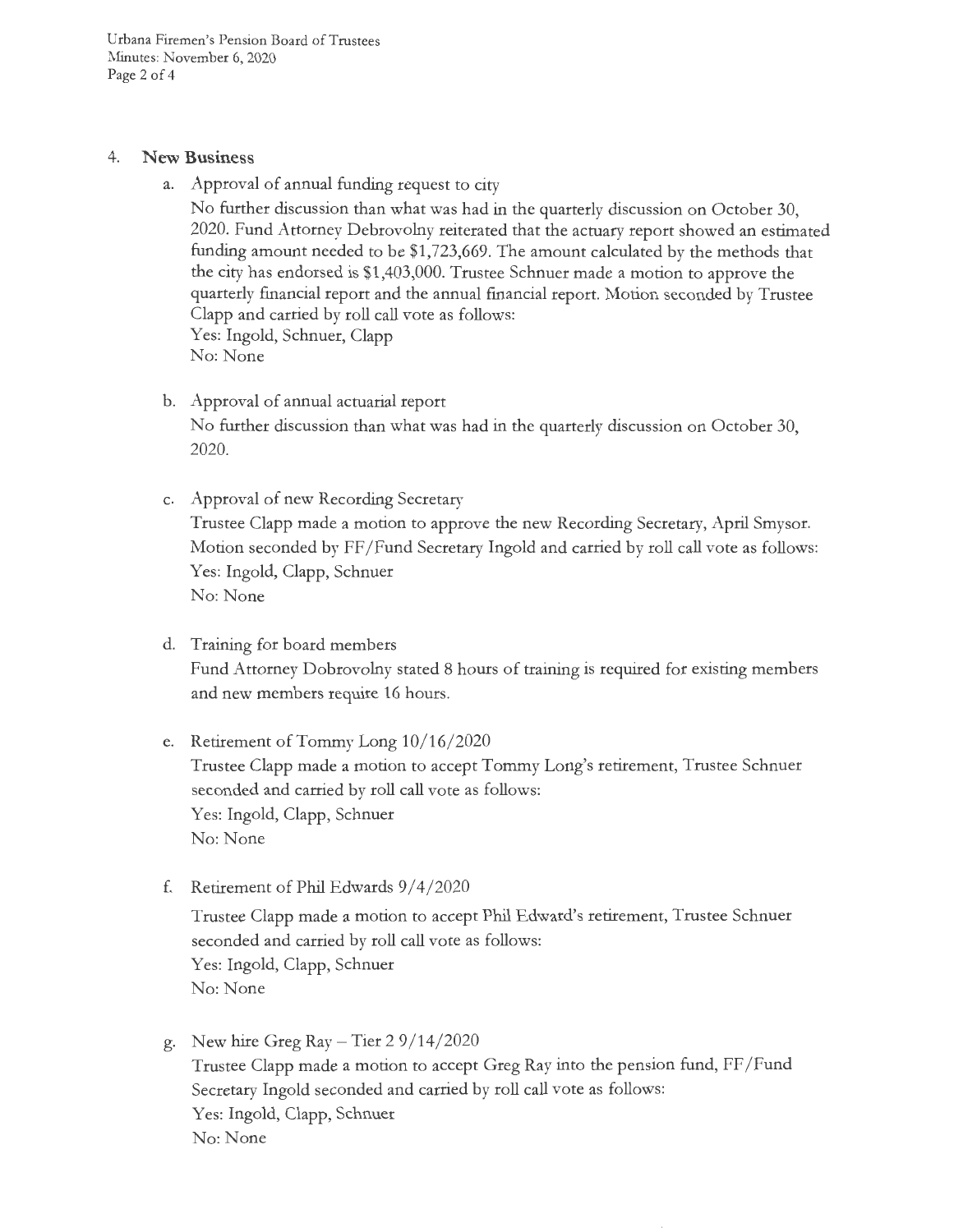Urbana Firemen's Pension Board of Trustees Minutes: November 6, 2020 Page 3 of 4

- h. Resignation of Daniel Meyer 9/9/2020 FF /Fund Secretary Ingold stated Meyer has not requested to withdraw his contributions at this time. Trustee Clapp made a motion to accept Daniel's resignation, FF /Fund Secretary Ingold seconded and carried by roll call vote as follows: Yes: Ingold, Clapp, Schnuer No: None
- 1. Death of pensioner William Marshall

FF /Fund Secretary Ingold reported Marshall's date of death was August 7, 2020 and his pension was transferred to his spouse, Rebecca Marshall.

Trustee Clapp made a motion to terminate William's pension and transfer to his spouse Rebecca Marshall, seconded by FF /Fund Secretary Ingold and carried by roll call vote as follows:

Yes: Ingold, Clapp, Schnuer No: None

j. Death of pensioner Doyle Skinner

FF /Fund Secretary Ingold reported Skinner's date of death was October 3, 2020 and his pension was transferred to his spouse.

Trustee Clapp made a motion to terminate Doyle's pension and transfer to his spouse, seconded by FF /Fund Secretary Ingold and carried by roll call vote as follows: Yes: Ingold, Clapp, Schnuer No: None

- k. Board election of active firefighter spots: Brian Hoff and Josh Ingold FF /Fund Secretary Ingold reported they held an election on October 15, 2020 and there were no other nominations so Brian Hoff and Josh Ingold won by acclamation. Trustee Clapp made the motion to accept Brian Hoff and Josh Ingold by acclamation, Trustee Schnuer seconded and carried by roll call vote as follows: Yes: Clapp, Ingold, Schnuer No: None
- 1. Deputy Chief Position

Fund Attorney Dobrovolny stated the Deputy will be a part of the fund based on the job description and will have to make contributions. No further discussion as this time.

m. Meeting dates for 2021 - January 29, April 30, July 30, October 29 Trustee Clapp made a motion to accept the meeting dates for 2021, FF /Fund Secretary Ingold seconded and carried by roll call vote as follows: Yes: Ingold, Clapp, Schnuer